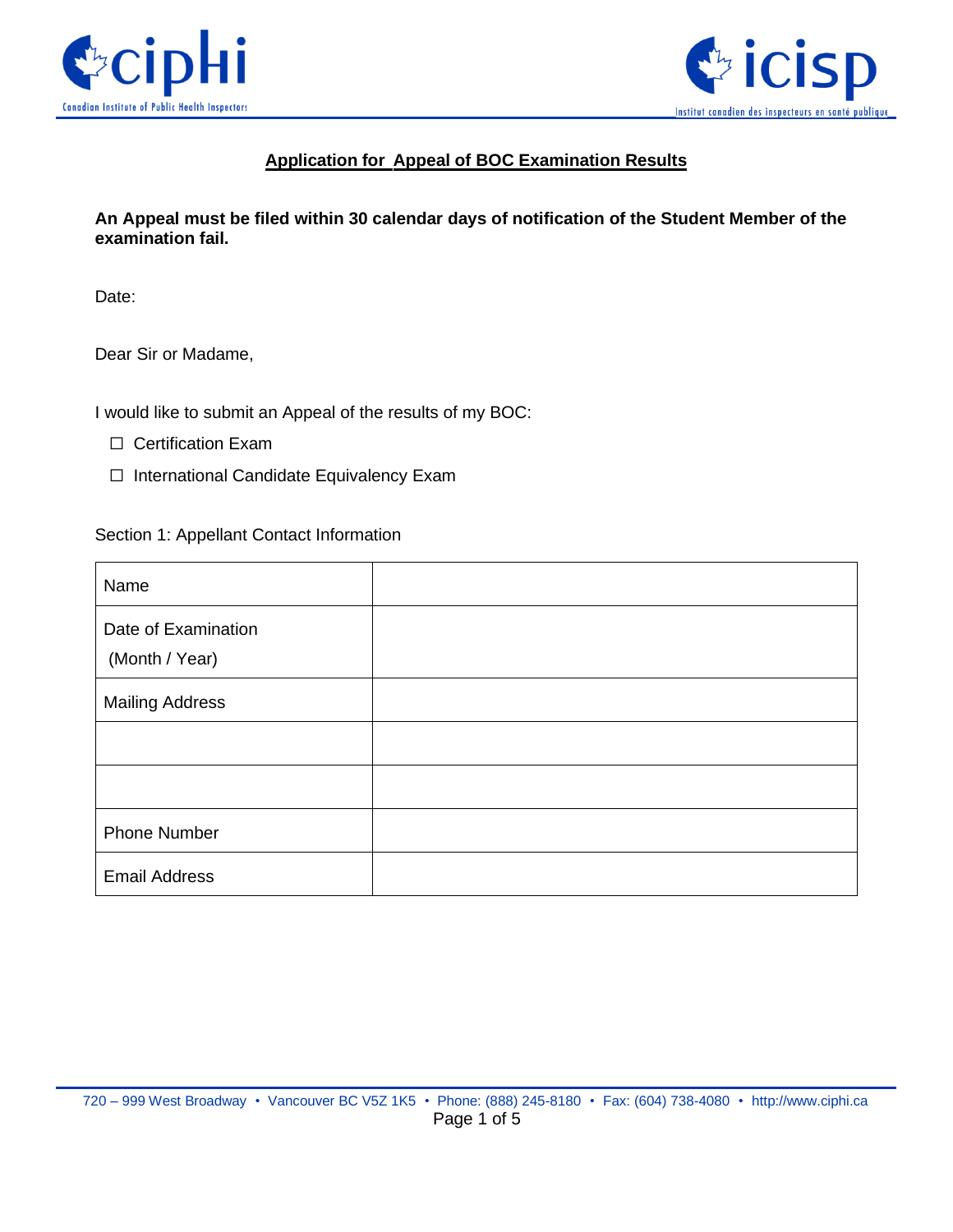Section 2: Statement of Appeal and Supporting Documentation

| <b>INSTRUCTIONS</b>                                                                                                                                               | <b>GROUNDS FOR APPEAL</b>                                                                                                                                    |  |
|-------------------------------------------------------------------------------------------------------------------------------------------------------------------|--------------------------------------------------------------------------------------------------------------------------------------------------------------|--|
| There are only 2 acceptable<br>grounds for appeal which are<br>listed in the column to the right.                                                                 | There were significant irregularities in the examination<br>П.<br>process that were serious enough to materially affect<br>my performance at the examination |  |
| Indicate which ground your<br>appeal is based on.                                                                                                                 | I do not agree with the determination of the Board that<br>П.                                                                                                |  |
| You MUST provide a clear<br>explanation as to the<br>circumstances that lead to you<br>choosing this ground for appeal<br>or your appeal will not be<br>reviewed. | a report I submitted was plagiarized                                                                                                                         |  |
| <b>NOTE:</b> If an appeal is allowed<br>solely due to a process error on<br>the part of CIPHI the appeal fee<br>will be refunded to the appellant.                |                                                                                                                                                              |  |
| <b>Explanation</b>                                                                                                                                                |                                                                                                                                                              |  |
| Please provide a clear<br>explanation in this section as to<br>the circumstances that lead to<br>you choosing this ground for<br>appeal.                          |                                                                                                                                                              |  |
|                                                                                                                                                                   |                                                                                                                                                              |  |
| <b>Supporting documentation</b><br>(optional)                                                                                                                     | List of supporting document submitted:                                                                                                                       |  |
| If supporting documentation is<br>submitted with the appeal, please<br>list it here.                                                                              |                                                                                                                                                              |  |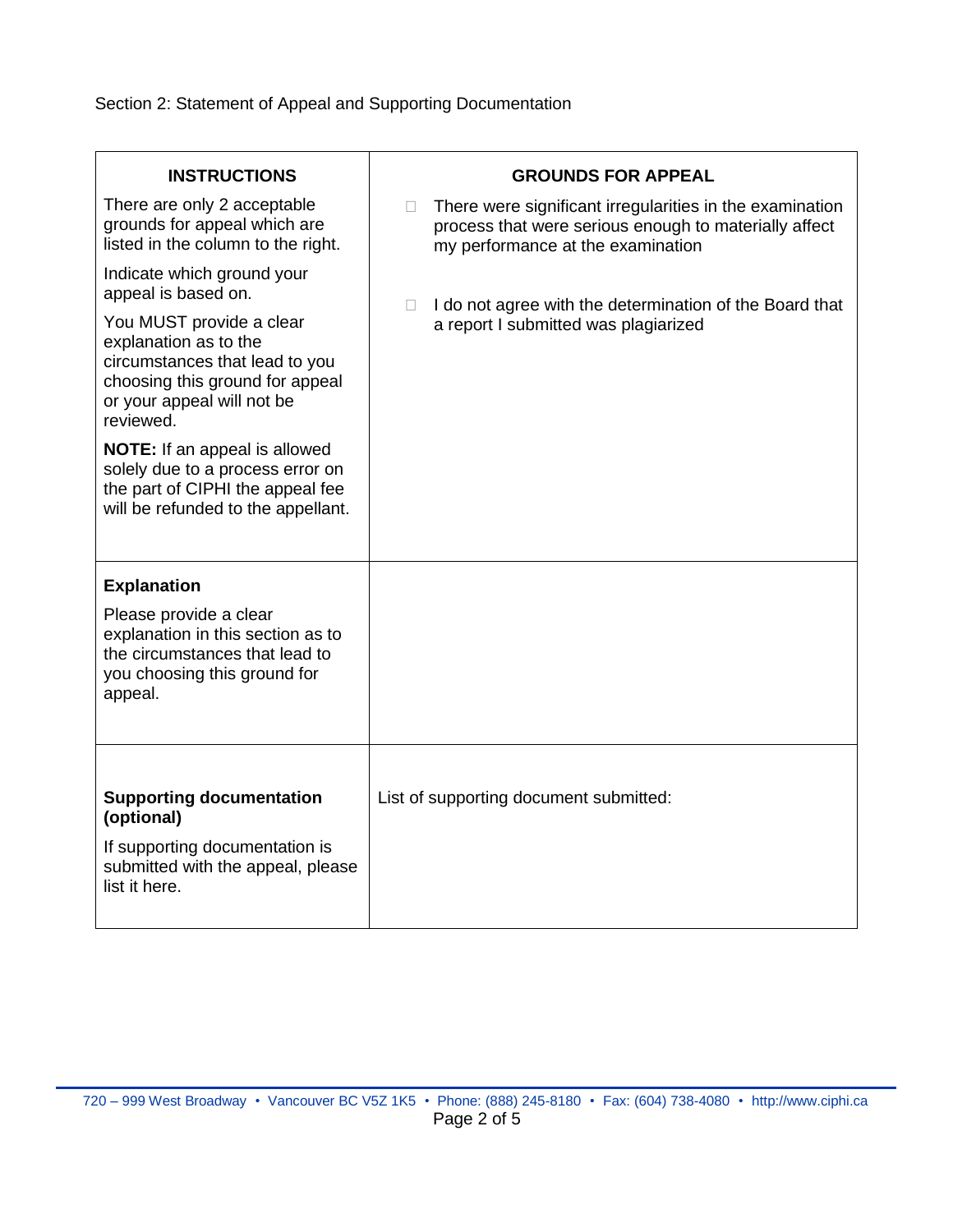## Contact Information

□ I agree that the contact information provided here is correct, and agree to be contacted through either email, phone, or registered letter, as appropriate.

*To submit an appeal, please forward the completed form by mail to:*

*CIPHI Office #720 – 999 West Broadway Vancouver, BC V5Z 1K5*

Or by e-mail to: office@ciphi.ca

Name: **Name:** Date: **Name:** 2008. **Date:** 2008. **Date:** 2008. **Date:** 2008. **Date:** 2008. 2014. 2015. 2016. 2016. 2016. 2017. 2018. 2017. 2018. 2017. 2018. 2017. 2018. 2017. 2018. 2017. 2018. 2017. 2018. 2017. 2018. 2017.

OFFICE USE ONLY: Appeal Number: <year-number>

☐ Appeal is complete and will be forwarded to the ARC.

□ Appeal will not proceed: \_\_\_\_\_\_\_\_\_\_\_\_\_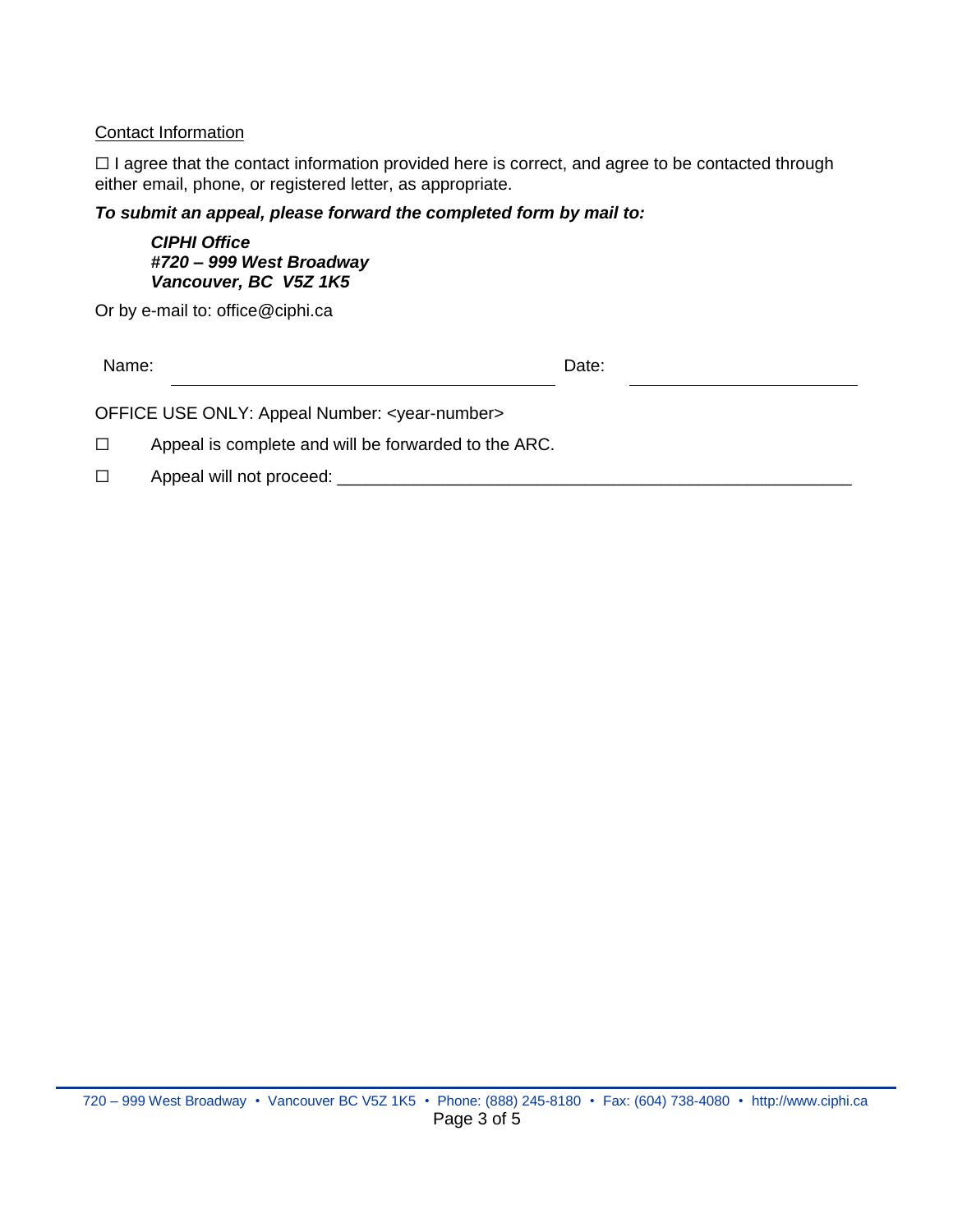

#720 – 999 West Broadway, Vancouver BC V5Z 1K5 Phone: 604-739-8180 Fax: 604-738-4080 Toll Free Phone: 1-888-245-8180 E-mail: office@ciphi.ca

## **Appeal Review Application Fee**

**If paying by credit card complete the following:**

| Credit Card: VISA □ | MasterCard $\square$ | American Express <b>□</b> |
|---------------------|----------------------|---------------------------|
|                     |                      |                           |

Card #:  $\frac{1}{2}$   $\frac{1}{2}$   $\frac{1}{2}$   $\frac{1}{2}$   $\frac{1}{2}$   $\frac{1}{2}$   $\frac{1}{2}$   $\frac{1}{2}$   $\frac{1}{2}$   $\frac{1}{2}$   $\frac{1}{2}$   $\frac{1}{2}$   $\frac{1}{2}$   $\frac{1}{2}$   $\frac{1}{2}$   $\frac{1}{2}$   $\frac{1}{2}$   $\frac{1}{2}$   $\frac{1}{2}$   $\frac{1}{2}$   $\frac{1}{2}$   $\frac$ 

Expiry Date:  $_$   $_$  /  $_$   $_$   $_-$  CVV:  $_$   $_$   $_$ 

Amount to be processed:  $$75.00 + Tax = $$ 

Product Description: BOC Appeal Review Application Fee

Name on Card: \_\_\_\_\_\_\_\_\_\_\_\_\_\_\_\_\_\_\_\_\_\_\_\_\_\_\_

Signature: \_\_\_\_\_\_\_\_\_\_\_\_\_\_\_\_\_\_\_\_\_\_\_\_\_\_\_\_\_\_\_

HST/GST Registration Number: 100766484